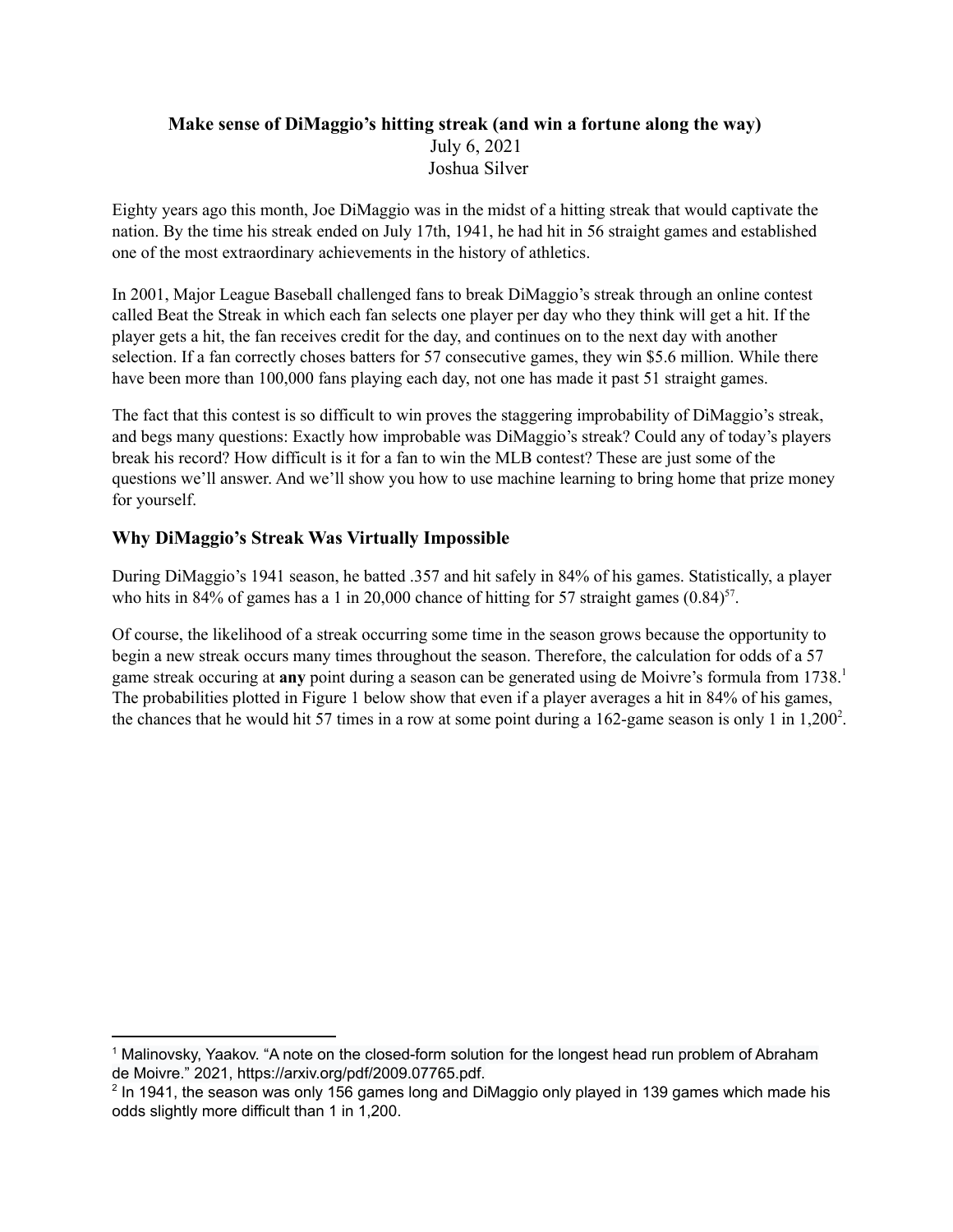

Figure 1: Odds of a 57 game streak in a 162 game season

## **Which of today's players could challenge DiMaggio's streak?**

Of course in the last 20 years, hits are markedly down (See Figure 2), and we are currently flirting with the lowest league-average batting average in the history of the game.



Figure 2: Hits/game over the last 100 years

And, less than half way through the season, there have already been six no-hitters.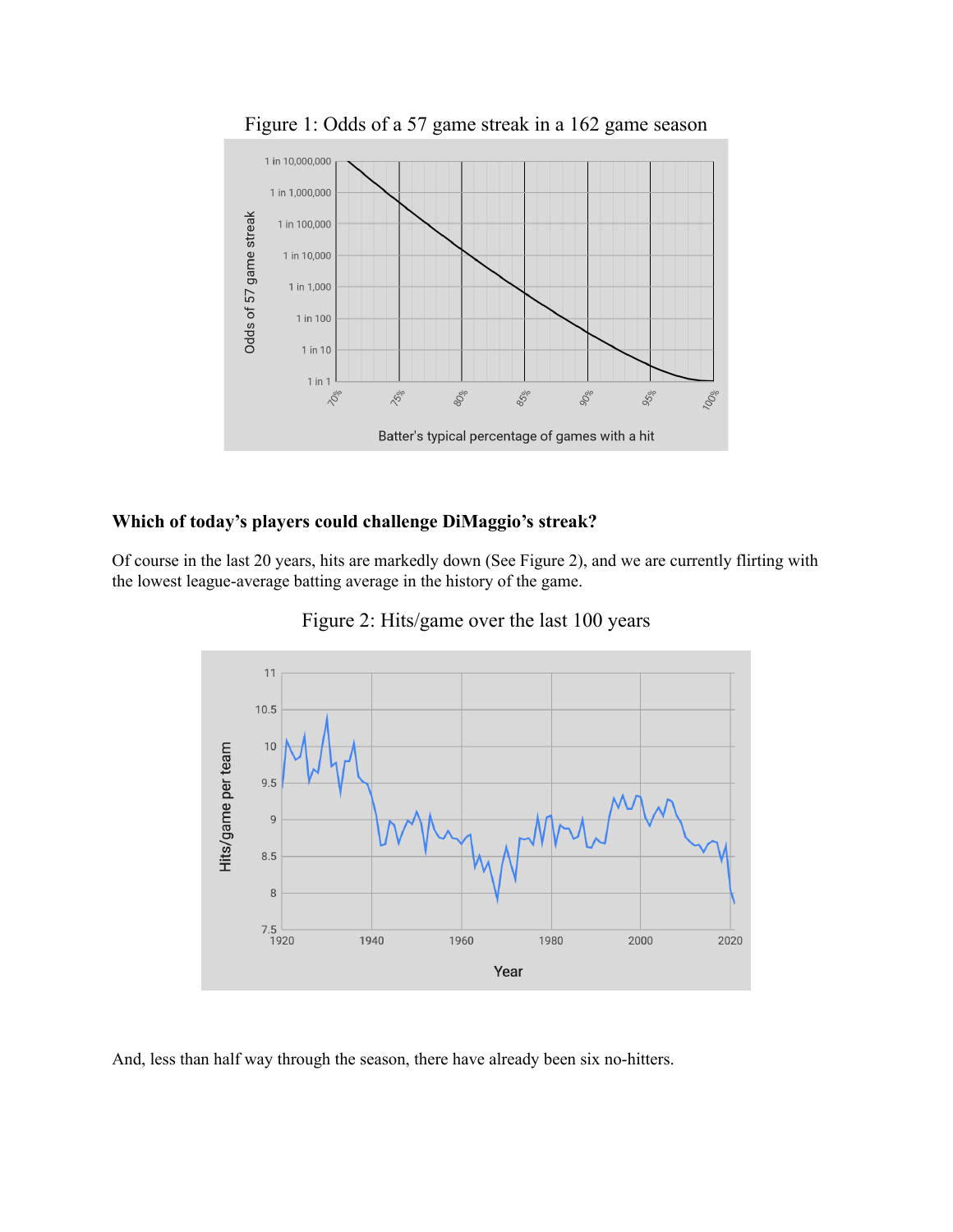Nonetheless, there are batters who consistently end each game with at least one hit. Table 1 lists the players year-by-year who were the most consistent at getting a hit each game. Table 2 lists the 10 players over the last 5 years with the highest percentage of games with at least one hit.

| Year | <b>Top Player</b>    | % of Games with a<br>Hit(min 100 games/yr) |
|------|----------------------|--------------------------------------------|
| 2011 | Jacoby Ellsbury      | 82.2%                                      |
|      | 2012 Derek Jeter     | 81.1%                                      |
|      | 2013 Michael Cuddyer | 80.8%                                      |
|      | 2014 Jose Altuve     | 80.4%                                      |
|      | 2015 Dee Gordon      | 80.0%                                      |
|      | 2016 Mookie Betts    | 81.0%                                      |
|      | 2017 Jose Altuve     | 77.6%                                      |
| 2018 | Jose Altuve          | 78.1%                                      |
|      | 2019 Whit Merrifield | 79.5%                                      |

| Table 1: Players with the highest percentage of games with a hit each year |
|----------------------------------------------------------------------------|
|----------------------------------------------------------------------------|

Table 2: Players with the highest percentage of games with a hit over the last 5 years

| Batter                  | % of Games with a Hit(min 300<br>qames) |  |
|-------------------------|-----------------------------------------|--|
| <b>Whit Merrifield</b>  | 75.9%                                   |  |
| Charlie Blackmon        | 75.2%                                   |  |
| DJ LeMahieu             | 74.9%                                   |  |
| Trea Turner             | 74.8%                                   |  |
| <b>Michael Brantley</b> | 74.6%                                   |  |
| Jose Altuve             | 74.6%                                   |  |
| Mookie Betts            | 74.2%                                   |  |
| Xander Bogaerts         | 73.5%                                   |  |
| Jean Segura             | 72.4%                                   |  |
| Alex Bregman            | 72.1%                                   |  |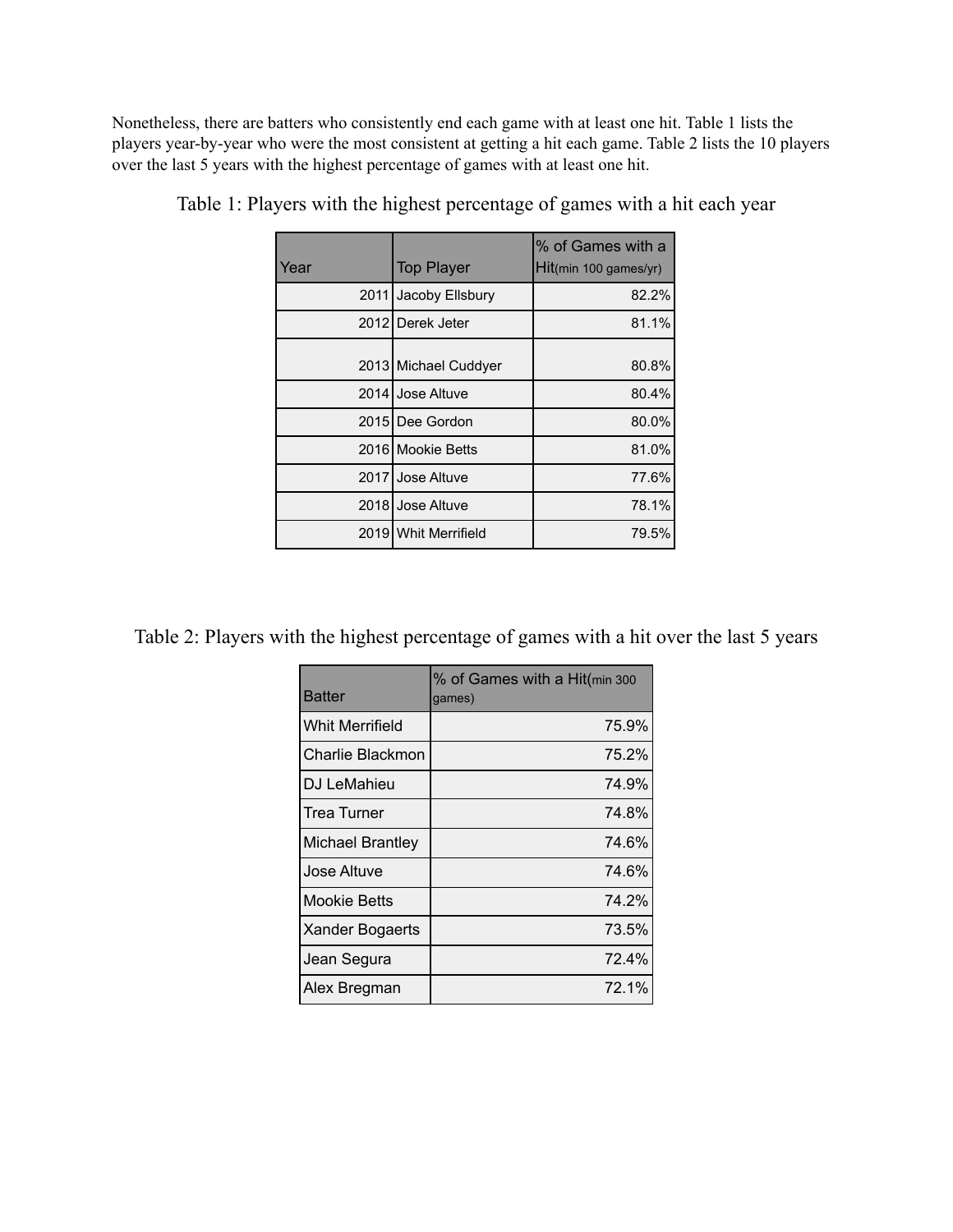#### **Beat the Streak**

Despite the small number of hitters seemingly capable of challenging DiMaggio's actual record, it seems as though at least one of the 100,000 contestants consistently playing Beat the Streak would have won by now.

How can we pick the player most likely to get a hit each day? Should we pick based on the best batter or based on the worst pitcher? How do we incorporate the effects of the batting order, ballpark, lefty/righty platoon matchups, head-to-head history, hot/cold streaks, and the weather. Is there any way to use advanced stats such as batted-ball exit velocity or batted-ball expected batting average? Finally, when we do choose a player most likely to get a hit, is there a way to "explain" our pick, so that we can understand why a batter was picked and can validate that the pick was made for the right reasons?

To blend all of these factors together, we created a model called Singlearity-BTS. Singlearity-BTS uses an AI computing technique called a neural network, and our approach is similar to how we built a model to predict the outcome of a Batter vs. Pitcher plate [appearance.](https://www.baseballprospectus.com/news/article/59993/singlearity-using-a-neural-network-to-predict-the-outcome-of-plate-appearances/)

Neural networks are a branch of machine learning that mimic the computation done in the human brain. Unlike more simplistic models, neural networks are able to discover nuanced and complex relationships. The goal of a neural network is to predict an output value based on input values. Singlearity-BTS predicts the number of hits that a batter in the starting lineup is likely to get in a given game. We then assume that the players with the highest predicted number of hits in a game are also the players most likely to get at least one hit in a game.

#### **Feature Creation**

The process of determining which inputs to use to predict an output is called feature creation. We defined each appearance of a batter in the starting lineup as a batter-game-instance (BGI). The inputs to the BGI consisted of 127 floating-point numbers representing information that we speculated was important to predict how many hits the batter would get. The output of the BGI was the number of hits the batter got in the game.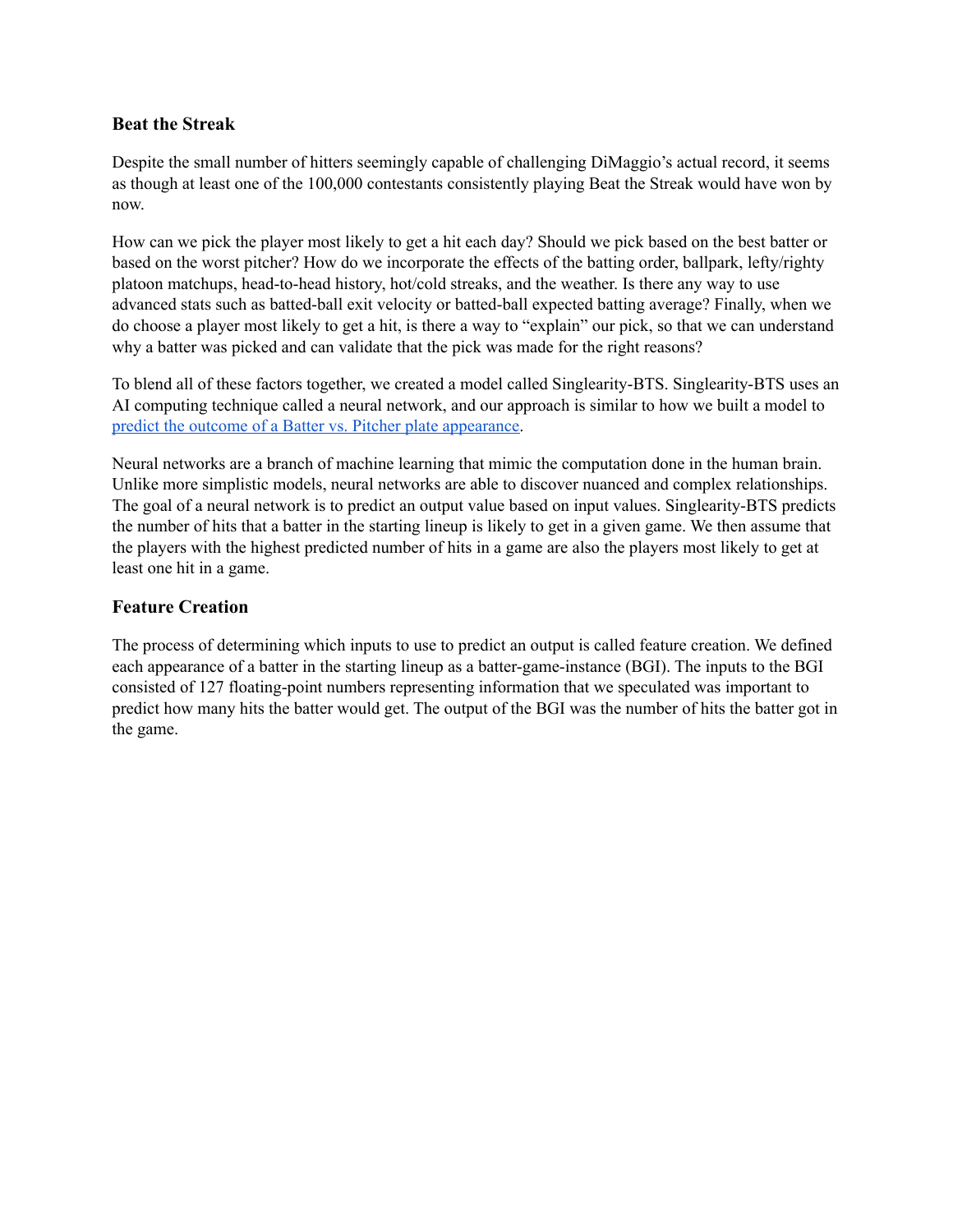# Table 3: Singlearity-BTS inputs<sup>34</sup>

| <b>Feature Group</b>            | # of Inputs | <b>Details</b>                                        |  |
|---------------------------------|-------------|-------------------------------------------------------|--|
| <b>Batter 3 Year Stats</b>      | 13          | Batter last 3 year offensive stats                    |  |
| <b>Batter 1 Year Stats</b>      | 13          | Batter last 1 year offensive stats                    |  |
| <b>Batter 21 Day Stats</b>      | 13          | Batter last 21 day offensive stats                    |  |
| Batter 1 Year Usage             | 5           | 1 Year stats about rate at which batter is subbed out |  |
| Batter 21 Day Usage             | 5           | 21 day stats about rate at which batter is subbed out |  |
| <b>Pitcher 3 Year Stats</b>     | 13          | Pitcher last 3 year pitching stats                    |  |
| <b>Pitcher 1 Year Stats</b>     | 13          | Pitcher last 1 year pitching stats                    |  |
| <b>Pitcher 21 Day Stats</b>     | 13          | Pitcher last 21 day pitching stats                    |  |
| Batter/Pitcher Head-to-Head     | 10          | Batter-pitcher 3-year head-to-head stats              |  |
| Park Factor                     | 5           | Relative offense/game at this venue                   |  |
| <b>Batting Order</b>            |             | Batter's 1-9 position in the Batting Order            |  |
| <b>Batter Position in Field</b> | 10          | One-hot encode valued of batter's position(P,1B,,DH)  |  |
| <b>Platoon Stats</b>            |             | Batter's and pitcher's 3-year platoon statistics      |  |
| Home or Away                    |             | Home or Away                                          |  |
| Weather                         |             | Game time temperature at the start of the game        |  |
| <b>Batter GB/FB Ratio</b>       |             | Batter's 3-year ratio of ground balls to fly balls    |  |
| <b>Pitcher GB/FB Ratio</b>      |             | Pitcher's 3-year ratio of ground balls to fly balls   |  |
| Game Year                       |             | Game year                                             |  |
| Game Day                        |             | Day of the season                                     |  |
| <b>Total</b>                    | 127         |                                                       |  |

#### **Training**

To train our neural network, we used publicly available MLB data from 2011 through June 1, 2021, representing 23,404 regular season games played on 1,747 different dates, for a total of 421,205 BGIs. We split the total of 1,747 game dates such that 60% were used for training data, 20% for validation (e.g. architecture and parameter tuning) and the remaining 20% for testing results on our selected trained network.

The goal of the neural network was to predict how many hits the batter was likely to get. The network was optimized to minimize the mean-squared-error (MSE) between the predicted hits and the actual hits<sup>5</sup>.

#### **Results**

The trained neural network predicted how many hits each starting batter was likely to get in a game. When compared to actual hits/game, the error rates were 0.7637 MSE on the training data, 0.7662 MSE on the validation data, and 0.7664 MSE on the test data. This indicates that the neural network was not overfitting on the training data.

<sup>3</sup> Batter/Pitcher x 21day/1year/3year stats are: G, PA, PA/G, H/PA, HR/PA, wOBA, xWOBA, xH/PA, MaxLS, AvgLS, ParkFactor, G-Imputed, PA-Imputed.

<sup>4</sup> Details for the remaining 127 inputs can be found at dash.singlearity.com

<sup>&</sup>lt;sup>5</sup> We experimented with both the input feature selection and the architecture of the neural network and ended up with a network with 127 inputs, two internal layers of 80 nodes each, and a single final output representing the expected number of hits for the player. We used TensorFlow for the neural network software and did our experiments using virtual machines on Amazon Web Services (AWS). We used a hidden layer dropout value of 0.2 in order to prevent the network from overfitting the training data.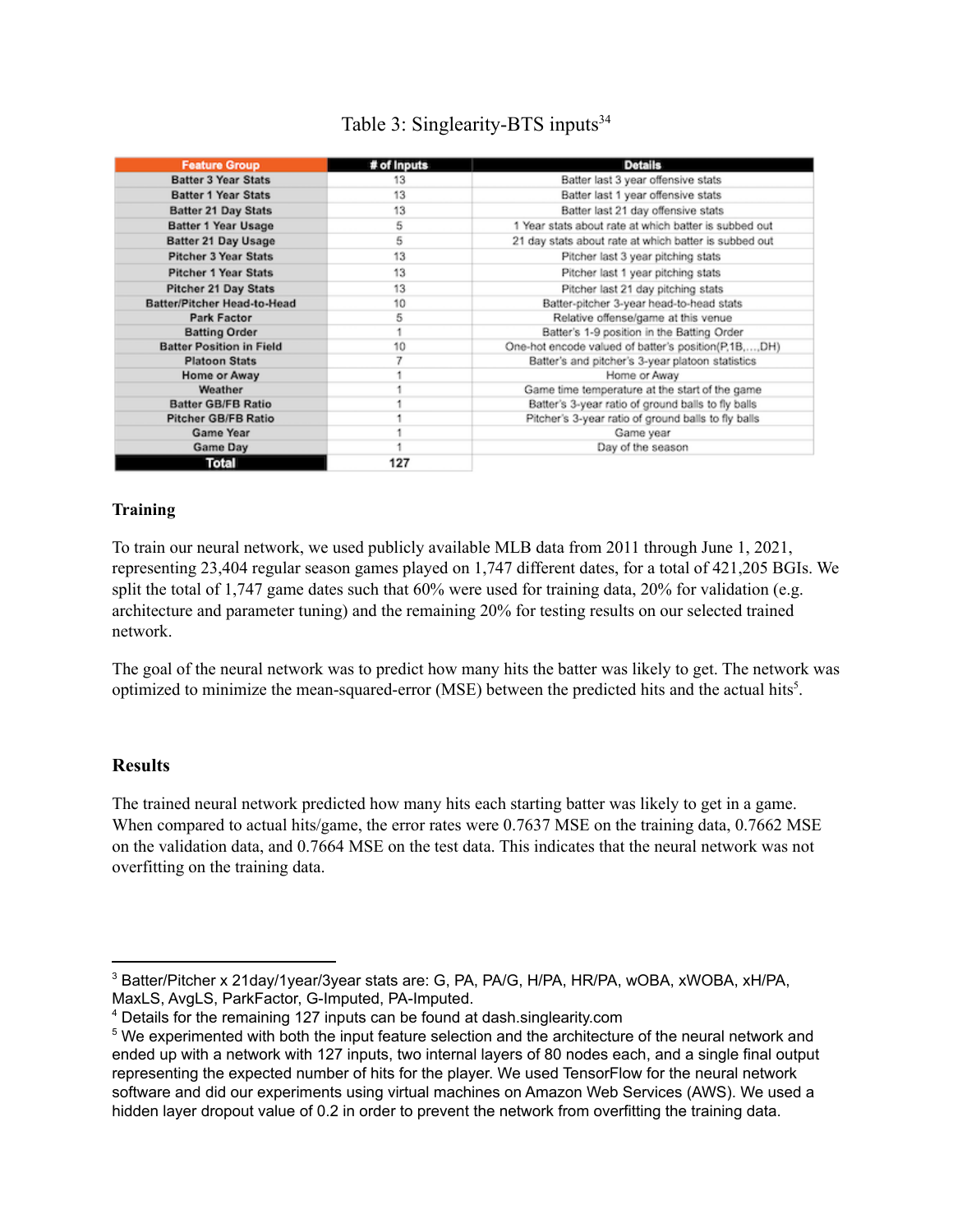When the trained neural network was asked to produce the best pick each day from the test data, the batter it picked got at least one hit on 79.3% of days, and the picked batters averaged 1.354 hits/game. For reference, a batter who averages 1.354 hits/game would get 219 hits per 162 game season.

Revisiting Figure 1, we can see that if we are able to make a correct pick 79.3% of the time, the odds of a 57-game hit streak during the season are  $1$  in  $24,000^6$ . This is still very, very, unlikely but with up to 100,000 people playing each day, it seems as though someone could finally claim the \$5.6 million prize.

## **How Singlearity-BTS stacks up**

We compared Singlearity-BTS to other strategies for picking players:

**Random -** arbitrarily choosing a batter each day **Random Leadoff** - randomly choosing a batter in the leadoff spot each day **Best Last Year** - Choosing the batter that led the league in hits the prior season

The table below shows the average number of hits/game and the success rates of the various strategies used to pick the best player each day.

| <b>Strategy</b>        | Average $#$ of hits/game | % of Games successfully hit |  |
|------------------------|--------------------------|-----------------------------|--|
| Random                 | 0.913                    | 61.8%                       |  |
| <b>Random Leadoff</b>  | 1.090                    | 69.6%                       |  |
| <b>Best Last Year</b>  | 1.227                    | 74.9%                       |  |
| <b>Singlearity-BTS</b> | 1.354                    | 79.3%                       |  |

## Table 4: Singlearity-BTS results

## **Explainability**

While we now have an AI-based model that can accurately predict the number of hits a batter will get in a game, the formula for computing this number is contained in thousands of edge weights embedded in the neural network and is not understandable by mere mortals. So we also seek to make the model's predictions explainable to human beings. This marrying of human understanding with AI is part of a burgeoning field known as explainable AI, of which there are two main parts: local and global explainability. To create explainable models, we use Shapley values which are a game theory concept to attribute the impact of different inputs to the ultimate prediction.

## **Local Explainability**

Local explainability describes the importance of different inputs to the outcome of a single prediction.

Let's look at Table 5 which shows the predictions the neural network made for games on a randomly chosen date, June 3, 2021. We show 3 different batters, along with the opposing starting pitcher, the

<sup>6</sup> The Beat the Streak contest actually has two variations which make things easier: 1) the *Mulligan* and 2) the ability to choose two players per day. If utilized correctly, these odds can increase your chances of winning by 2-3x.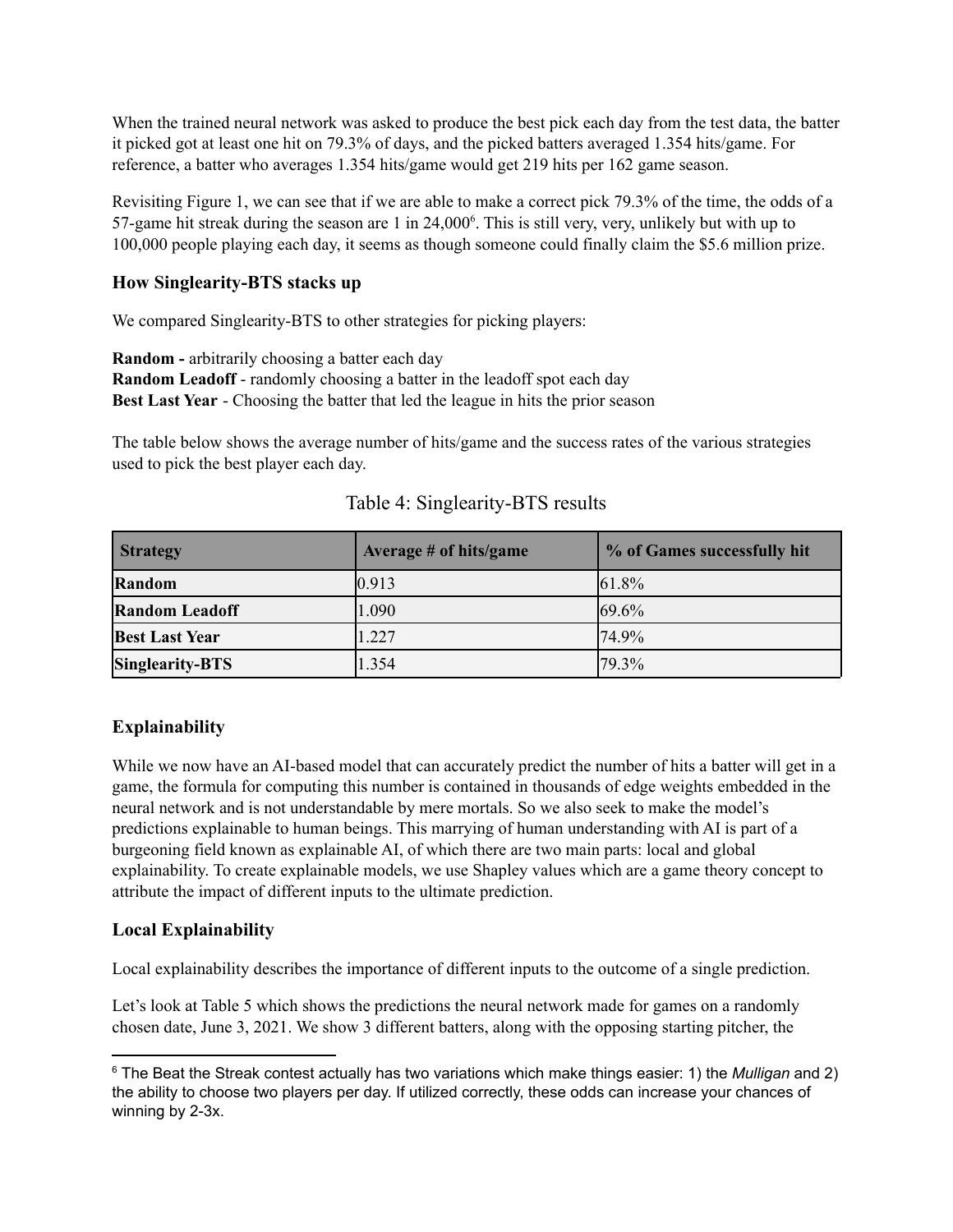batter's position in the order, and the temperature for each game. Note that the actual prediction that Singlearity-BTS makes will be based on 127 different inputs for each of these rows.

| <b>Batter</b>         | <b>Starting Pitcher</b> | Location           | <b>Batting Position</b> | <b>Temperature</b> | <b>Prediction</b> (#<br>Hits) |
|-----------------------|-------------------------|--------------------|-------------------------|--------------------|-------------------------------|
| Isiah Kiner-Falefa    | <b>Austin Gomber</b>    | Coors Field        |                         | $83^\circ$         | 1.323                         |
| Juan Soto             | Tucker Davidson         | <b>Truist Park</b> |                         | $80^\circ$         | 1.036                         |
| <b>Austin Meadows</b> | Gerrit Cole             | Yankee Stadium     | $\overline{4}$          | $69^\circ$         | 0.932                         |

Table 5: Sample predictions on June 3

We can quantify and visualize the rationale for the predictions using Figure 3. This graph, called a decision plot, uses Shapley values to explain how the neural network made its predictions<sup>7</sup>. Reading the graph from the bottom up, we see how the predictions vary from the league average of 0.913 hits/game for starters during the last 10 years. For instance, for the prediction for Isiah Kiner-Falefa, we see that the Shapley value for *Park Factor* was approximately 0.20, driving his predicted hits/game from approximately 1.12 to 1.32. Thus, we can now visualize and quantify the impact that Coors Field had on this prediction.

#### Figure 3: Local explainability

![](_page_6_Figure_5.jpeg)

<sup>&</sup>lt;sup>7</sup> We used the Python-based SHAP [implementation](https://github.com/slundberg/shap) by Lundberg and Lee for deriving Shapley values and creating visualizations.